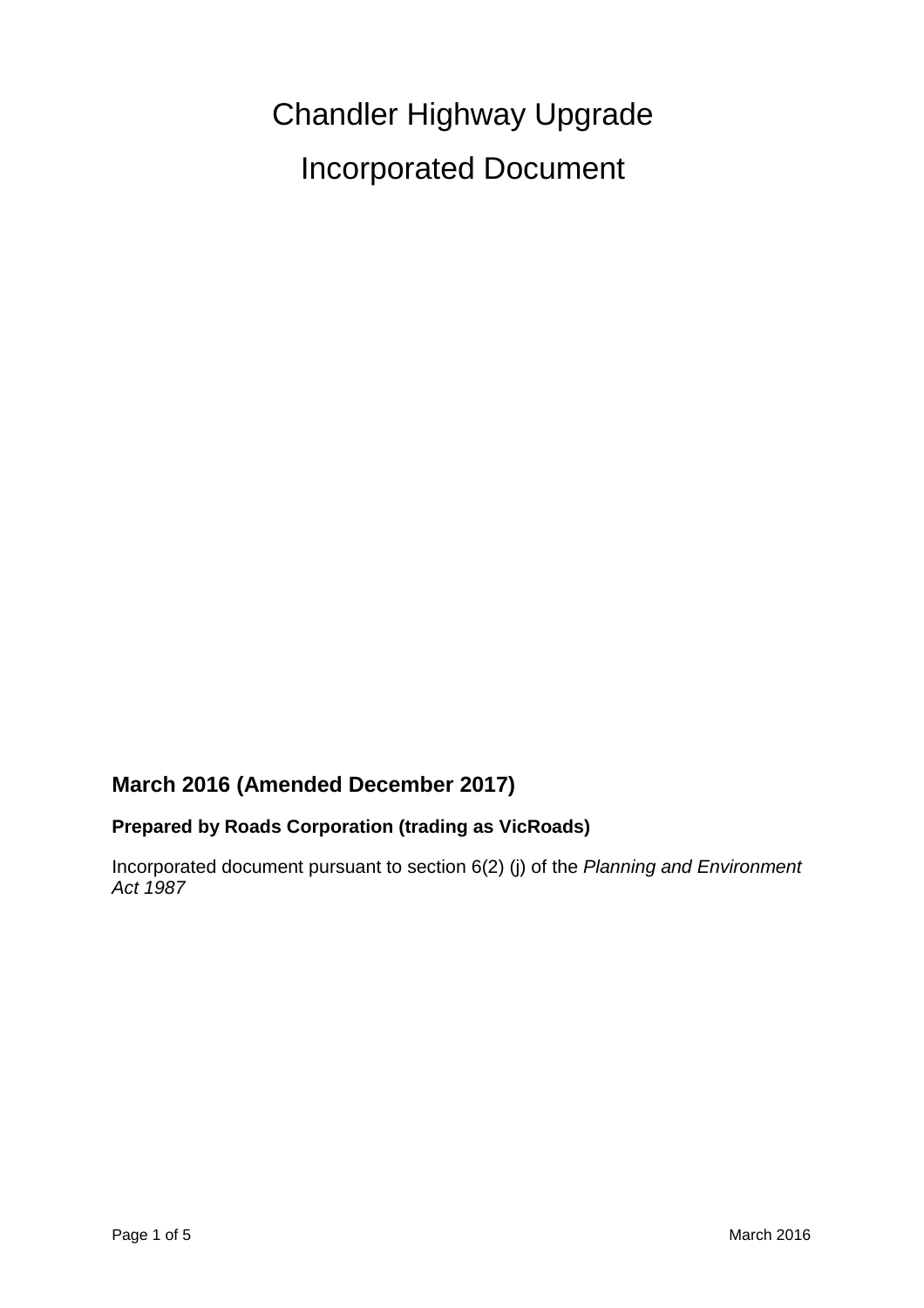## **1. INTRODUCTION**

This document is an incorporated document in the Boroondara Planning Scheme, Darebin Planning Scheme and the Yarra Planning Scheme pursuant to section 6(2)(j) of the *Planning and Environment Act 1987.* The document has been incorporated to the Boroondara, Darebin and Yarra Planning Schemes by Amendment GC43, and amended by GC80.

The land identified in this document may be used and developed in accordance with the control in this document.

The control in this document prevails over any contrary or inconsistent provision in the Boroondara Planning Scheme, Darebin Planning Scheme or the Yarra Planning Scheme.

## **2. PURPOSE**

The purpose of the control in this document is to facilitate the use and development of land for the purposes of the Chandler Highway Upgrade Project (the Project).

### **3. LAND**

The control in this document applies to land required for the Project shown as "Project Area" in Figure 1 of this document.

## **4. CONTROL**

Despite any provision to the contrary or any inconsistent provision in the Boroondara Planning Scheme, Darebin Planning Scheme or Yarra Planning Scheme, no planning permit is required for, and nothing in the Boroondara Planning Scheme, Darebin Planning Scheme or Yarra Planning Scheme operates to prohibit or restrict, the development or use of land in the Project Area for the Project as shown in Figure 1 of this document.

The Project includes the following:

- A six-lane, two-way road and associated works.
- Upgraded intersection at Heidelberg Road, Grange Road and Chandler Highway.
- A six-lane bridge over the Yarra River.
- Construction of a new intersection at the former Alphington Paper Mill Renewal site.
- Installation of new traffic lights at the intersection of Chandler Highway and Yarra Boulevard.
- Shared off-road pedestrian and bicycle paths, including the construction of a new path to provide an alternative to the 70 steps.
- Removal, destruction and lopping of vegetation, including native vegetation
- Landscaping and revegetation
- Upgrade to the existing bridge
- Noise mitigation measures
- Demolition of existing structures
- Ancillary development and uses including:
	- Establishing and using laydown areas for construction purposes including associated buildings and structures
	- Construction of fencing, temporary site barriers and access points
	- Constructing or carrying out works to roads, car parks, bunds, mounds, landscaping, excavation of land and salvaging of artefacts
	- Creating or altering access to a road in a Road Zone, Category 1 to the satisfaction of the relevant road authority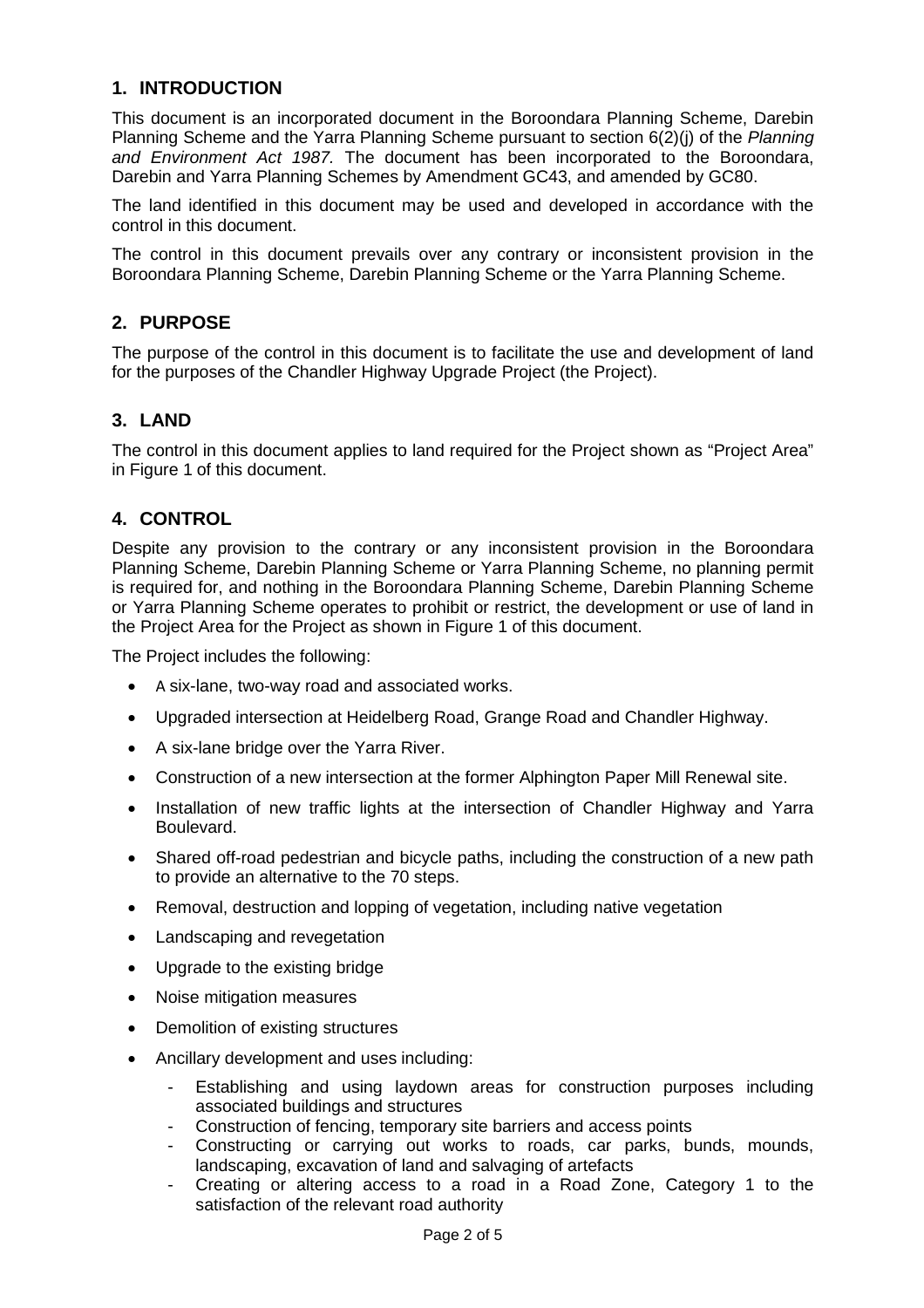- Installation of new traffic signals
- Subdividing and consolidating land
- Constructing and using permanent and temporary access roads and vehicle parking, loading and unloading areas and pedestrian walkways.
- Displaying directional and construction signs.
- Access restoration

This project is subject to the conditions in Clause 5 of this document.

The Project may proceed in stages. Each stage must comply with the conditions in Clause 5 of this document.

# **5. CONDITIONS**

The use and development permitted by this document must be undertaken in accordance with the following conditions:

### **5.1 Native Vegetation**

Details of the proposed removal, destruction or lopping of native vegetation necessary for the construction of the project must be prepared in accordance with the Permitted clearing of native vegetation - Biodiversity assessment guidelines (Department of Environment and Primary Industries, September 2013) to the satisfaction of the Secretary to the Department of Environment, Land, Water and Planning (or delegate).

Native vegetation offsets must be provided in accordance with the Permitted clearing of native vegetation - Biodiversity assessment guidelines (Department of Environment and Primary Industries, September 2013).

#### **5.2 Floodplain Management**

The Project must be designed and constructed to manage floodplain matters to the satisfaction of the relevant floodplain management authority.

#### **5.3 Environmental Management Strategy**

Prior to the commencement of any works associated with the Project, an Environmental Management Strategy, or equivalent, i.e. Project Environment Protection Strategy, must be prepared to the satisfaction of the Minister for Planning.

The document must include:

- The framework for approvals, consents and related statutory instruments that will underpin environmental management for the Project.
- The applicable environment management system including the organisational accountabilities and responsibilities assigned to the Project.
- The environmental management measures required to address key environment risks and issues
- The environmental performance objectives and indicators for guiding management actions
- A summary of the processes for monitoring, reporting, auditing and evaluating performance and environmental outcomes, as well as revising management measures and incident management.

#### **5.4 Landscape Plan**

A Landscape Plan must be prepared to the satisfaction of the Minister for Planning, with giving regard to the views of Darebin, Yarra and Boroondara City Councils.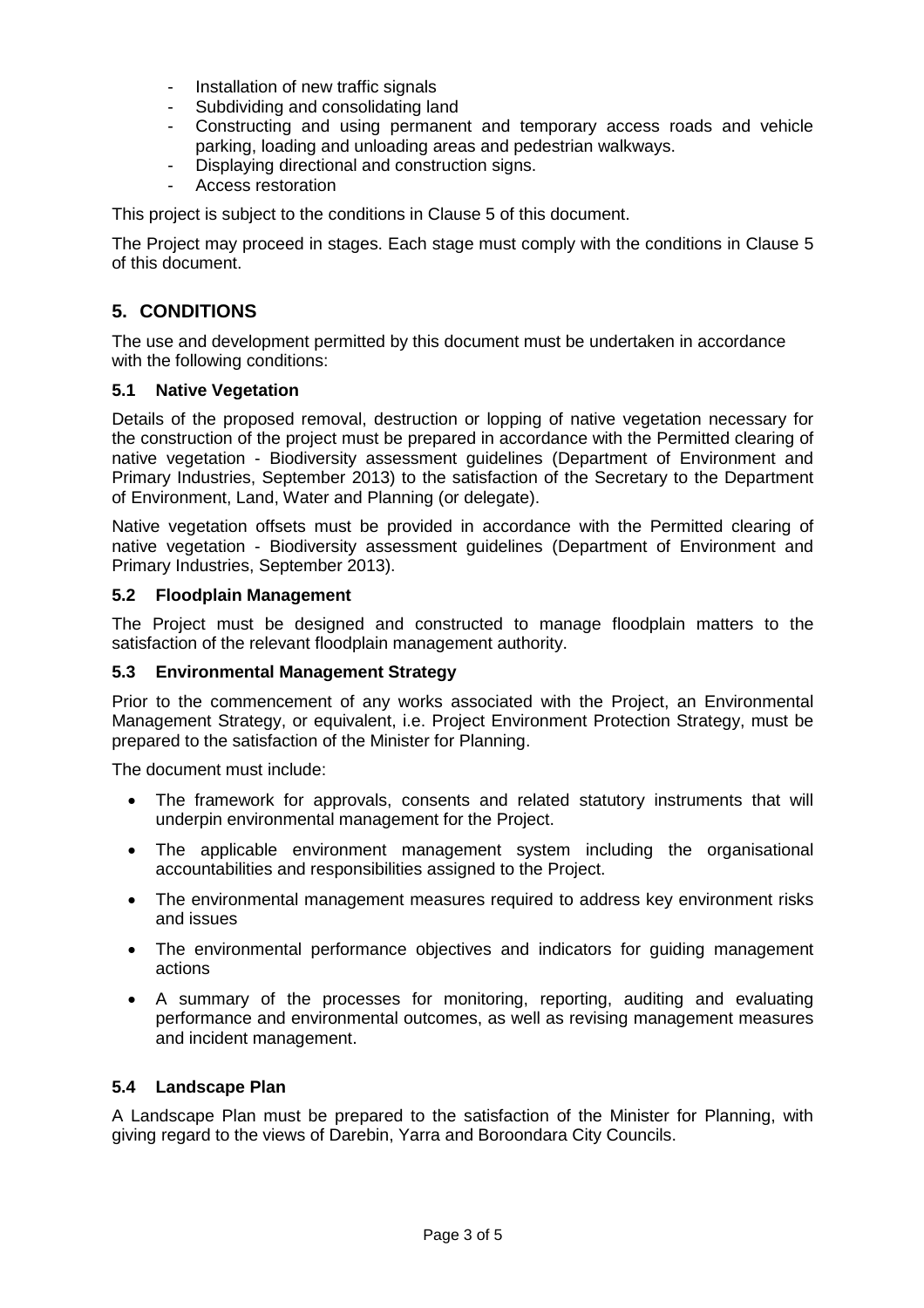### **5.5 Heritage Management**

Where works may impact on areas of local historic significance under the Heritage Overlay, a Heritage Impact Statement must be prepared to the satisfaction of the Minister for Planning.

#### **5.6 Other Conditions**

- Unless otherwise stated, the plans and other matters listed in Clause 5 must be approved prior to the commencement of works. Plans and other documents may be prepared and approved for separate components or stages of the Project but each plan or document must be approved before commencement of works for that component or stage.
- The plans and other documents may be amended from time to time to the satisfaction of the Minister for Planning or relevant approving authority.
- The use and development of land for the Project must be undertaken in accordance with all approved plans and documents.

## **6. PREPARATORY WORKS**

The following works may commence in the Project Area before the plans and other matters listed in Clause 5 are approved.

Preparatory works for the project including:

- Vegetation removal, not requiring a permit under the provisions of the Boroondara Planning Scheme, Darebin Planning Scheme or Yarra Planning Scheme
- Investigation, testing and preparatory works to determine the suitability of land.
- Creation and use of construction access points.
- Site establishment works including site fencing, site offices and lay down areas.
- Construction, protection, modification, removal or relocation of other existing utility services.
- Establishment of environment and traffic controls.

## **7. EXPIRY**

The control in this document expires if any of the following circumstances applies:

- The development allowed by the control is not started by 2018
- The development allowed by the control is not completed by 2021

The Minister for Planning may extend these periods if a request is made in writing before the expiry date or within three months afterwards.